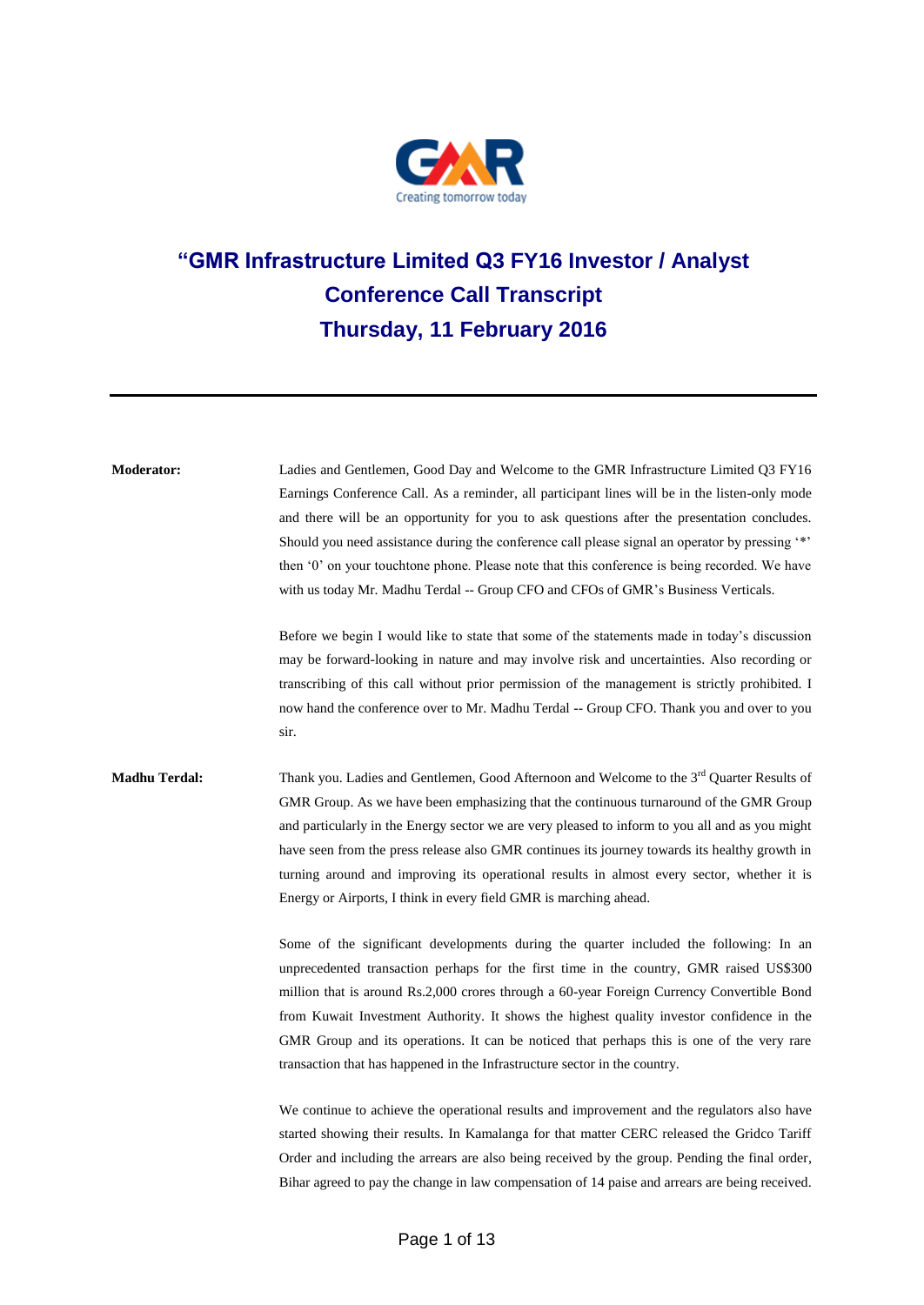

Similarly, in Haryana PPA, CERC released the order last week and impact is being analyzed and also will be discussed during the course of the call. In Warora (earlier it was known and GMR EMCO) we operationalized the entire 150 MW of the PPA with Tamil Nadu which resulted in significant improvement in the EBITDA as well as our PLF. The Airports continued to register a very healthy growth of traffic to the extent of 20% and significantly more in the non-commercial revenue or so. More importantly, at Hyderabad Airport, after a long struggle, GMR managed to get the UDF restored and UDF collection has started from November onwards. As far as the Chhattisgarh Power Plant is concerned we commenced the operations from the Talabira mines and also we achieved the COD of the first unit and the COD of the second unit is expected to happen by the end of this month. Even our power plants of gas that means GMR Rajahmundri as well as Vemagiri, have started operating under the RLNG scheme and thereby again showing the healthy revenues as well as EBITDA.

I would like to go little deep into the Financial Highlights now: At the group level the revenue has grown up by 16% during the quarter from Rs.2,527 crores in the previous quarter to Rs.2,931 crores. Indeed for the 9-months if we take the growth has been of the order of around 18% from Rs.6,654 crores last 9-months to Rs.7,860 crores. As far as EBITDA is concerned, from the previous quarter it has gone up by 56% that is from Rs.900 crores to Rs.1,398 crores. If I compare to the corresponding quarter of the previous year the EBITDA stands doubled from Rs.671 crores to Rs.1,398 crores. You can see for the 9-months if I take and composite basis the EBITDA has jumped 68% from Rs.1,874 crores to Rs.3,154 crores. More importantly, what is important is the EBITDA margins have improved very substantially. Same time during the last year our EBITDA margins as a group was 30%. For the last quarter, they were 36% and this year this quarter the EBITDA margins as a group has improved to 48% of the revenues. You will agree that this is a very significant improvement in our operational performance. When it comes to the losses, losses for the 9-months have been reduced by Rs.881 crores that is from our losses were Rs.2,010 crores during the beginning of this year and they have come down to Rs.1,129 crores. At the same time, our cash profit continues to grow. GMR posted cash profit of Rs.248 crores in the current quarter as against Rs.134 crores in the previous and Rs.60 crores in the Q1, and, in fact, if you compare to the last year numbers the cash profit for the quarter has improved by Rs.453 crores as against loss of Rs.205 crores, we have made a profit of Rs.248 crores, and cash profit has increased during the last quarter from loss of Rs.(-609) crores to a profit of Rs.1,051 crores.

Since the leverage is a concern I would like to dwell upon the leverage as well. While I go into the details little more during the course of my speech, but I want to touch two points -- one is the interest cover. EBITDA level has crossed comfortably the interest, we have been able to achieve the EBITDA of 1.24x during the quarter as against even for the 9-months our EBITDA coverage interest is of 1.2x. The net debt-to-EBITDA which is a very significant leverage ratio, last year in the beginning of the year we were as high as 15x and GMR had promised, we have kept up our promise, the net debt-to annualized-EBITDA has come down to 9.5x which is a very substantial improvement from what we were in the beginning of the year. So I would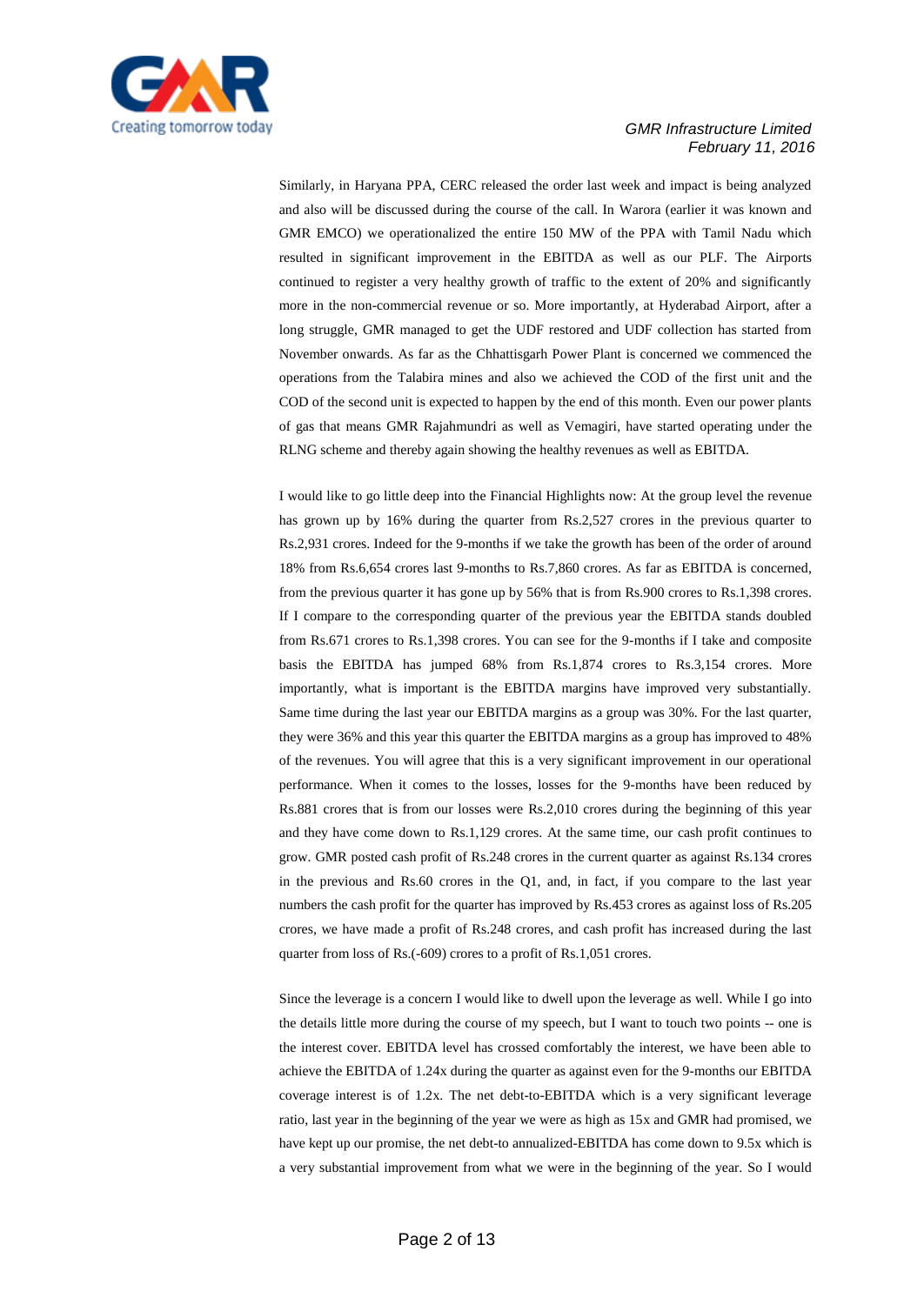

like to emphasize the turnaround which we promised is completely shown and visible in our operational results.

Going little more deep into the Energy sector: Our Energy revenue for quarter increased by 47% from Rs.1,062 crores to Rs.1,561 crores and for the 9-months it has clocked Rs.4,014 crores. EBITDA had jumped by 7x during the quarter from Rs.71 crores during the last year of third quarter of 2015 it is now standing at Rs.580 crores this quarter. If I compare even just one quarter that is previous quarter to this quarter, our EBITDA has doubled from Rs.269 crores to Rs.580 crores, and for the 9-months it has improved from Rs.156 crores to Rs.960 crores. So you take any measurement compare there is a very-very significant improvement in our EBITDA achievement.

Covering a few of our assets: EMCO achieved PLF 77% during the quarter and for the first time in the 9-months alone we have crossed the turnover of Rs.1,000 crores clocking revenue of Rs.1,020 crores for the 9-months. EBITDA for the 9-months improved to Rs.260 crores from Rs.197 crores and EBITDA also compared to the previous year it has improved from Rs.97 crores to Rs.127 crores during the quarter and most importantly, again, the EBITDA margins improved from 30% last year to 35% this year.

We are hoping with the announcement of the Uday Scheme as well as the proposed amendments of the Power Tariff Policy the woes of the power sector are likely to come to an end and GMR will be able to take advantage in the coming quarters and the years.

Kamalanga clocked highest PLF during the quarter registering record revenues at 75% PLF. We achieved turnover of Rs.717 crores including the one-time arrears what we received from the GRIDCO Tariff Revision Order. Kamalanga also achieved EBITDA of Rs.392 crores for the quarter and for the 9-months as a whole Rs.590 crores. Significant developments happened in the improvement of our revenue as well as profits of Kamalanga. They were three significant improvements during the quarter: In Orissa GRIDCO, CERC has passed the revised tariff orders for 260 MW of power supplied to GRIDCO, and on that basis Kamalanga will be eligible for a revised tariff of 3.97 per unit for the year FY-'14 and an ad hoc tariff for the year FY-'15 and '16 is expected to be in the range of Rs.3.40. In Bihar, tariff revision petition was filed with CERC. The petition has been admitted but an interim measure the Bihar government has already agreed to pay change in law compensation of 14 paise and we have started collecting the arrears in this regard. Haryana in the latest order last week, CERC released order on  $3<sup>rd</sup>$  of February and we are eligible to get 20 paise additional towards the change in law compensation and also the entire coal pass-through has been approved. The details are being worked out.

Another significant development in Kamalanga is ending the uncertainty of the tapering coal linkage. So we are about to sign end-to-end MoU with Ministry of Coal, whereby almost now there will be a continuous source of coal linkage with Kamalanga is expected to be made available, the finality will be announced very shortly. In addition, there is almost Rs.75 crores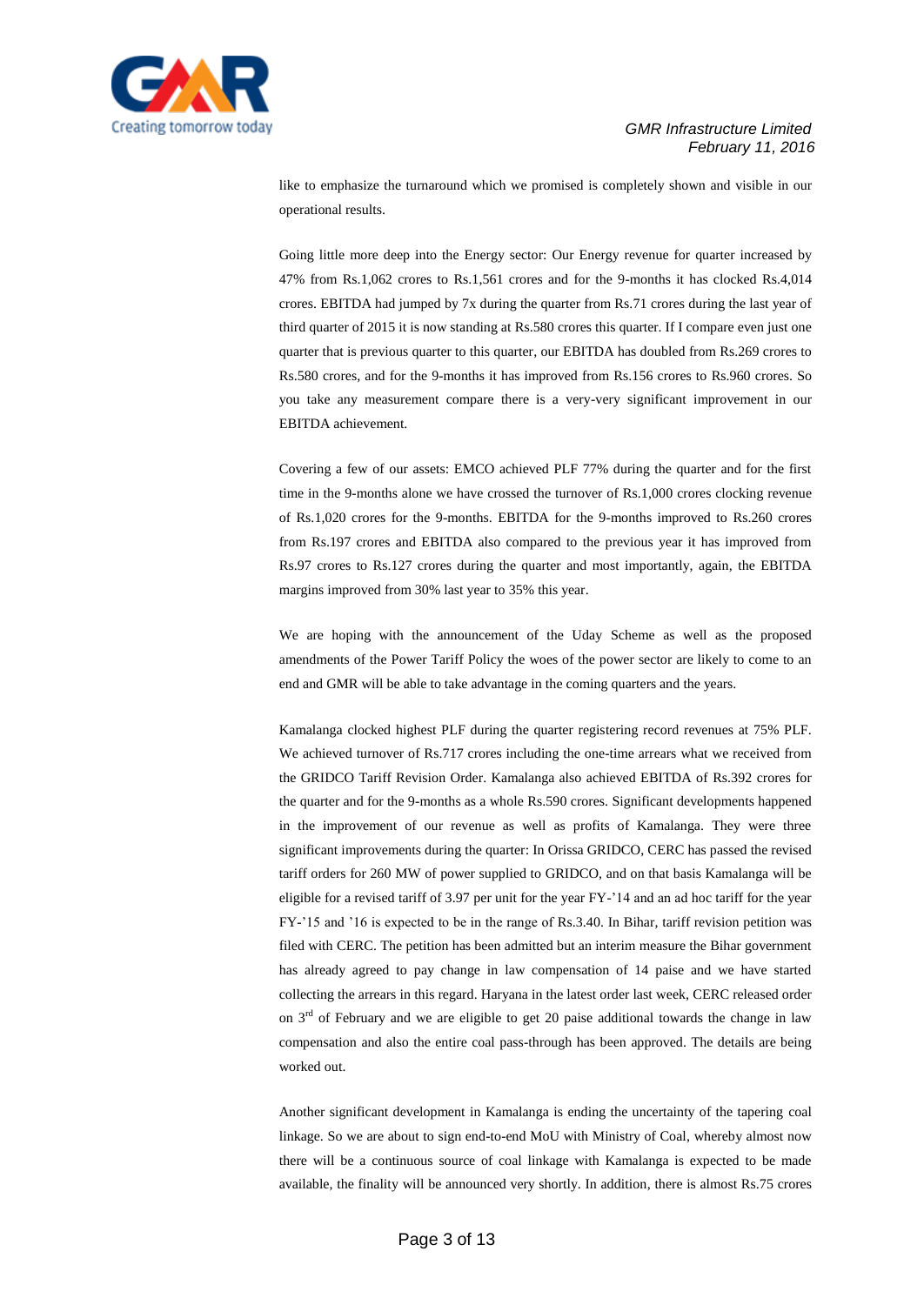

positive impact when we have succeeded in reinstating the source of coal from Eastern Coal Fields to Mahanadi Coal Fields cutting a distance of hundreds of kilometers, almost about 800 kilometers it has been brought down to 40 kilometers. As a result of that every month we will be getting an advantage of around Rs.6 to 7 crores in terms of the transportation cost alone.

Chhattisgarh: Perhaps GMR is one of the earliest operators who have been able to operationalize and start developing the coal mine, we have produced 3.5 lakhs tonnes of coal from the Talabira mines and of which almost 95% has reached the site as well and we have started dispatching power of first unit of 685 MW fully operational and we have achieved turnover of around Rs.51 crores.

Similar is the story of the gas-based power plants both Vemagiri as well as Rajahmundri. We have achieved a turnover of Rs.312 crores for 9-months in Vemagiri and revenue of Rs.115 crores in Rajahmundri and both are operating under the e-RLNG scheme The same success story continues in our Airport sector as well. The traffic has shown a robust increase of 20%, Airport's revenue has for the quarter increased by 20% to Rs.1,702 crores and for the 9-months the revenue has clocked Rs.4,724 crores, again showing the improvement of the operational results. The EBITDA of the airports division improved from 48% to 56%. Delhi Airport achieved a robust growth of again 15% for the quarter. There were significant commercial non-aeronautical revenue which jumped up by 22% and the overall revenue for the quarter was Rs.1,257 crores and for 9-months it was Rs.3,541 crores. EBITDA also for the quarter was Rs.457 crores and Delhi Airport bagged the smartest airport building and smartest building award in India.

Coming to the Hyderabad: Of course the highlight was the UDF restoration, whereby for the 9 months the revenue came in at Rs.379 crores and revenue only for one quarter is Rs.160 crores. Hyderabad Airport also became the first airport in India to have operationalized an end to end e-boarding process for the domestic passengers.

As far as Cebu is concerned, again Cebu also witnessed an impressive growth of 24% with the passengers travel standing at around 1.93mn for the current year and the EBITDA margin was also very healthy at 68% with total revenues are Rs.60 crores.

As far as Maldives arbitration is concerned, the tribunal in June '15 issued a second part final award clarifying that the quantum of damages must be assessed assuming that date of determination of the concession agreement and based on the ruling, GMR has resubmitted the tribunal revised claim of \$507 million in October 2015. A preliminary hearing has been held in January to resolve the issues pertaining to the quantum of damages and both the parties are currently finalizing a procedural timetable and we believe part of the award should be settled in a very short time of a few weeks and perhaps the final judgment in the next 4 to 5-months.

As far as our Urban Infra business is concerned, we made significant improvement in the Kakinada SEZ wherein we signed a term sheet which gives International Investment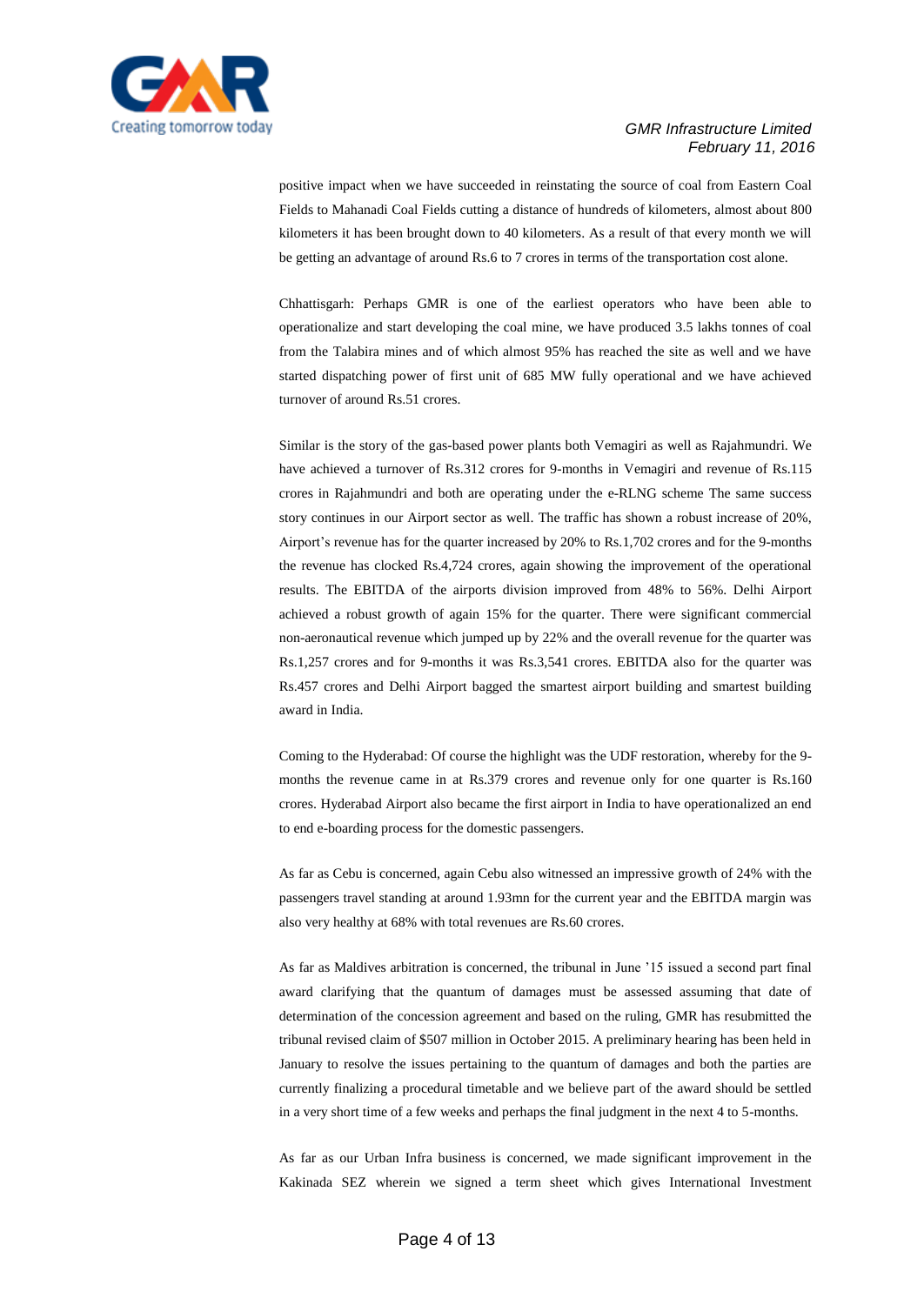

Corporation on  $6<sup>th</sup>$  November for developing an Industrial Park in 100-acres as part of its initial phase developments. This term sheet part of the MoU signed with GIIC to set up a highend equipment manufacturing zone in 2000 acres for Chinese industries in front of the Hon'ble Prime Minister who signed in Shanghai. We also received an approval for merging the two notified SEZs as a single SEZ and we have developed Black Top Roads already and about 1 lakh square foot factory space we have already handed over to Pals Plush, a Chinese manufacturing toy company.

With this Ladies and Gentlemen, I would like to open the forum for questions-and-answers. Reminding once again and asserting that GMR's march towards the operational improvement as well as march toward profitability is showing a very steady and significant progress. Thank you.

**Moderator**: Thank you very much. We will now begin with the Question-and-Answer Session. The first question is from the line of Atul Tiwari from Citigroup. Please go ahead.

Atul Tiwari: Sir, my question is on the debt. How much will be the gross and net consolidated debt at 3Q end?

Govindarajulu: Gross debt as on 31<sup>st</sup> December '15 was Rs.48,257 crores and net debt of the same date was Rs.40,248 crores.

Atul Tiwari: How much was the net debt at second quarter end if you have that number available readily?

Govindarajulu: Rs.41,382 crores, so there is a reduction of around Rs.1,000 crores netted from September to December.

**Atul Tiwari:** That will be partially due to the money that came from Kuwait Investment Authority?

**Govindarajulu:** Correct.

**Atul Tiwari:** What is the status of Delhi Airports tariff revision?

**Siddharth Kapur:** As far as tariff revision is concerned in December the regulator had come out with a tariff order. If you recollect that in January of 2015 the regulator had proposed a consultation paper for Delhi where it had proposed the 78% drop in aeronautical charges. Of course, the tariff revisions were not implementable because at that point of time we had gone to the High Court and the High Court had ruled that any revision in charges, the regulator which it undertakes will not be implementable till the time the appellate authority takes a view on the cases which are pending before it and decides on the issues which have been appealed by Delhi Airport. Now, of course, the appeals could not be held because appellate body was not constituted… they were constituted a few months back and the regulator of course went ahead with the process of fixation of airport charges, and in December, they had proposed the 89% drop in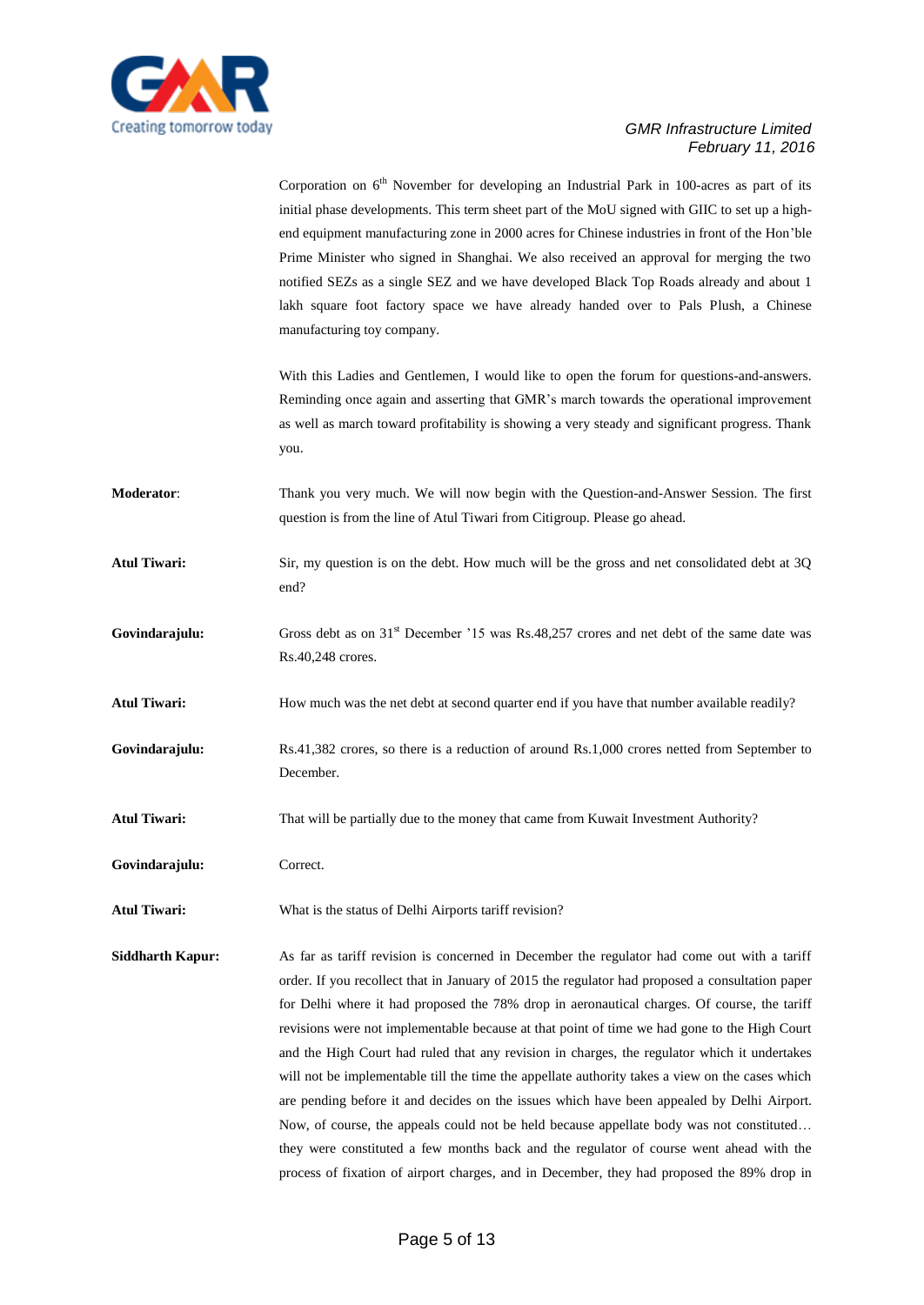

aeronautical charges. The difference between 78% and 89% they have been a little flexible on couple of issues but because of the passage of time because we are collecting higher, so the quantum of drop has become little more steeper. So 89% drop is what they have approved in December but these charges are not implementable at this point of time till the time the appellate body takes a view on our appeal. The appellate body has already started its hearings, the next hearing is due end of February. So till the time the issues which are pending in the appellate in respect to the first control period are decided, this drop of charges is not implementable. So we of course expect that it may take a little more time before appellate body is able to take a view on our issues. So till that time Delhi Airport continues to charge the charges which were fixed in the first control period. So that is the current status as of now.

- **Madhu Terdal:** Just to add to your previous question, I would like to state that still we have not done away with our FCCB money, we have still consumed hardly 40% or so, and we still have about some money to spare, and we hope in the coming days and months, it will be used to reduce or service the debt out of the FCCB proceeds.
- **Moderator:** Thank you. The next question is from the line of Ashish Shah from IDFC Securities. Please go ahead.
- **Ashish Shah:** Sir, the first question is in Kamalanga. We have booked about Rs.248 crores of supplementary bills raised. Could you break this up into what would the number be for the nine-months of this financial year out of Rs.248 crores?
- **Parag Parikh:** Hi! Ashish, this is Parag here. Ashish, the overall number that is being booked, out of which if you look at it from an annualized perspective, the annualized number will be in the range of Rs.120 crores. So per quarter you will have an incremental revenue of Rs.30 crores as far as GRIDCO is concerned.
- **Ashish Shah:** While we said that probably we will not get into too many lengthy discussions on the impact of the tariff increases we have got, but broadly can you give me what would be the tariff now after the revision for let us say Bihar or Haryana PPA?
- **Parag Parikh:** So if I could sort of answer in terms of some incremental impacts of each of these orders that have happened over the last quarter GRIDCO as I mentioned to you, from our original earlier tariff of 2.75 it would read at about Rs.3.40. So that is where you will see in terms of the tariff for GRIDCO. As far as Bihar is concerned what we have got is essentially a change in law and this incremental revenue as far as change in law is concerned, is close to about 14 paise. So that is as far as Bihar is concerned. Third, as far as Haryana is concerned, essentially on change in law as well as on coal pass-through, so there are really two impacts in this case, and for Haryana it will be in the range of about 20 paise whilst on coal pass through we would be in the range of a little over 35 paise.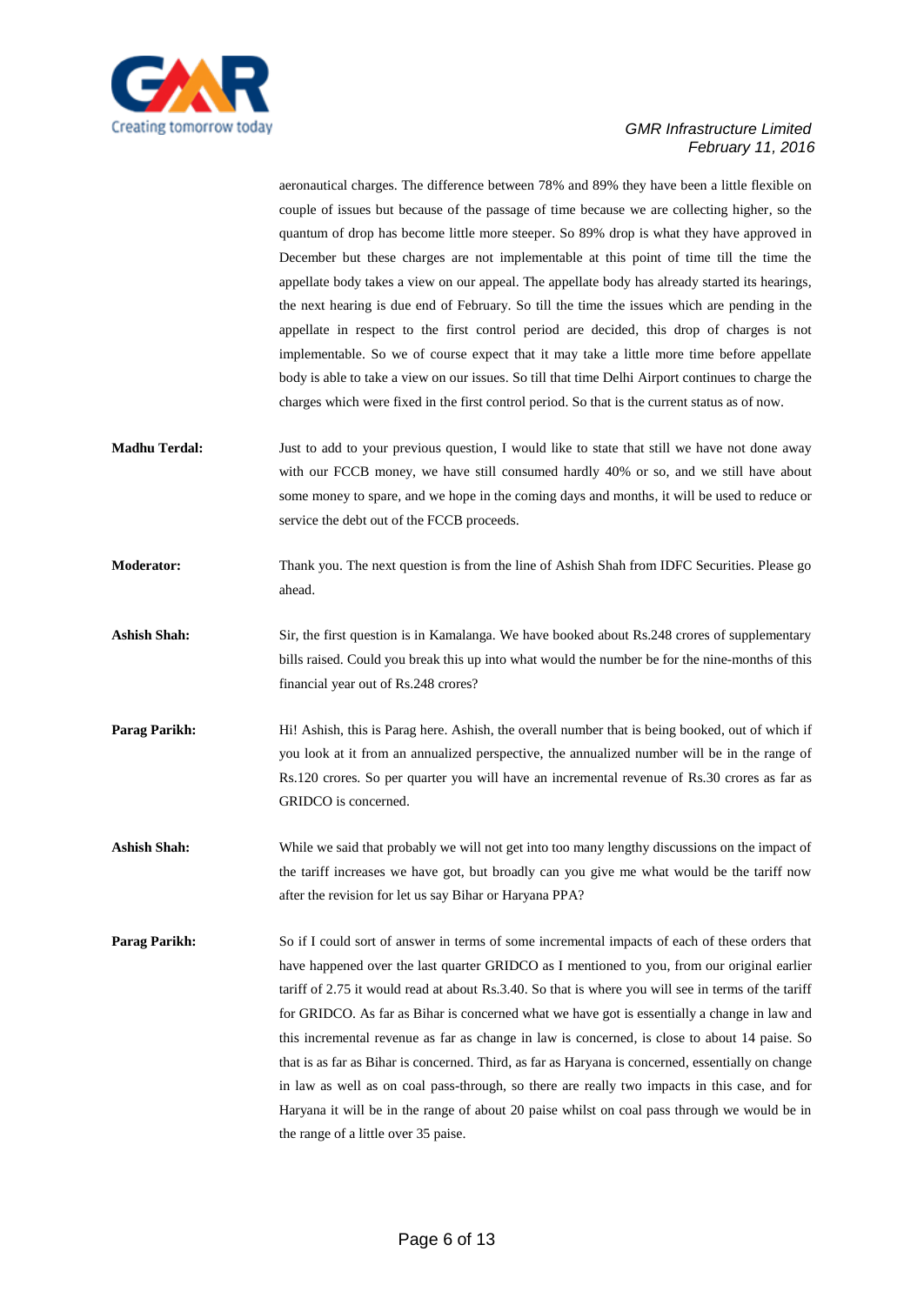

Ashish Shah: No problem. In DIAL, we have explained that there is an additional interest cost of Rs.64 crores because of one-time impact on the interest on DF loans which we had. Can you please sort of explain it a bit? Another question is on DIAL. We have provided for MAT of about Rs.88-odd crores. So as I understood MAT was payable but we would have been taking credit for the tax paid. But since it reflects in the P&L this time, I just thought if there was anything that we should know?

- **Siddharth Kapur:** On your first question about DF, when the regulator passed its tariff orders in December, they had disallowed a part of the DF. I think the reason for that was this was regarding the ATC tower. We had taken the money upfront and that money had not been used immediately in the construction of the ATC tower it had been used in phases. So naturally there was a certain element of interest which was disallowed. This impact therefore came into the P&L because of this disallowance. As a result of this loan of DF not being allowed to be recovered from the DF receipts, so therefore it had a one-time impact on the P&L to the extent of about Rs.65 crores. On your point about MAT, while your point is right, in fact, we had a lengthy debate internally also on the issue that since there credit may be allowed, we can actually take it directly to balance sheet and not charge it to P&L. But this also has implications on the regulatory because the regulator would look at the actual tax booked in your P&L for giving you the tax amount in the building block. So while there was a bit of uncertainty as to the timing when the credit can come, but in the interest of ensuring that we do not lose this amount in the regulatory claim we had charged to P&L. So I hope that clarifies.
- Ashish Shah: But then does it mean that on an ongoing basis, you will keep recognizing the MAT paid in the P&L and would not take a credit for it in the P&L?
- **Siddharth Kapur:** We will again review it in the next 1 to 2-years. Right now, of course, MAT is payable because we are charging tariffs which are fixed in the first control period. As a result of that there is a tax liability because there is a book profit. But going ahead we will have to see what the final impact on tariffs are as a result of the appeals which are filed in the appellate and then we will have to take a view ultimately whether MAT will be applicable/not applicable, and if it is of course applicable then it may be more prudent for us to take it into the P&L to ensure that we are ensuring the regulatory claim is intact.
- Ashish Shah: So for the foreseeable period till the tariff decision is arrived at, we will continue to charge MAT in the P&L is what you are saying?
- **Siddharth Kapur:** Yes, MAT in the P&L is what our approach would be because we do not want to lose the impact in the tariff. Just to add in case the credit is always there, you can always take the credit back into the P&L whenever you recover it. So the impact is I think positive on both sides.
- **Ashish Shah:** Sir, you said a part of the DF loans have been disallowed. So what would that quantum be which was disallowed?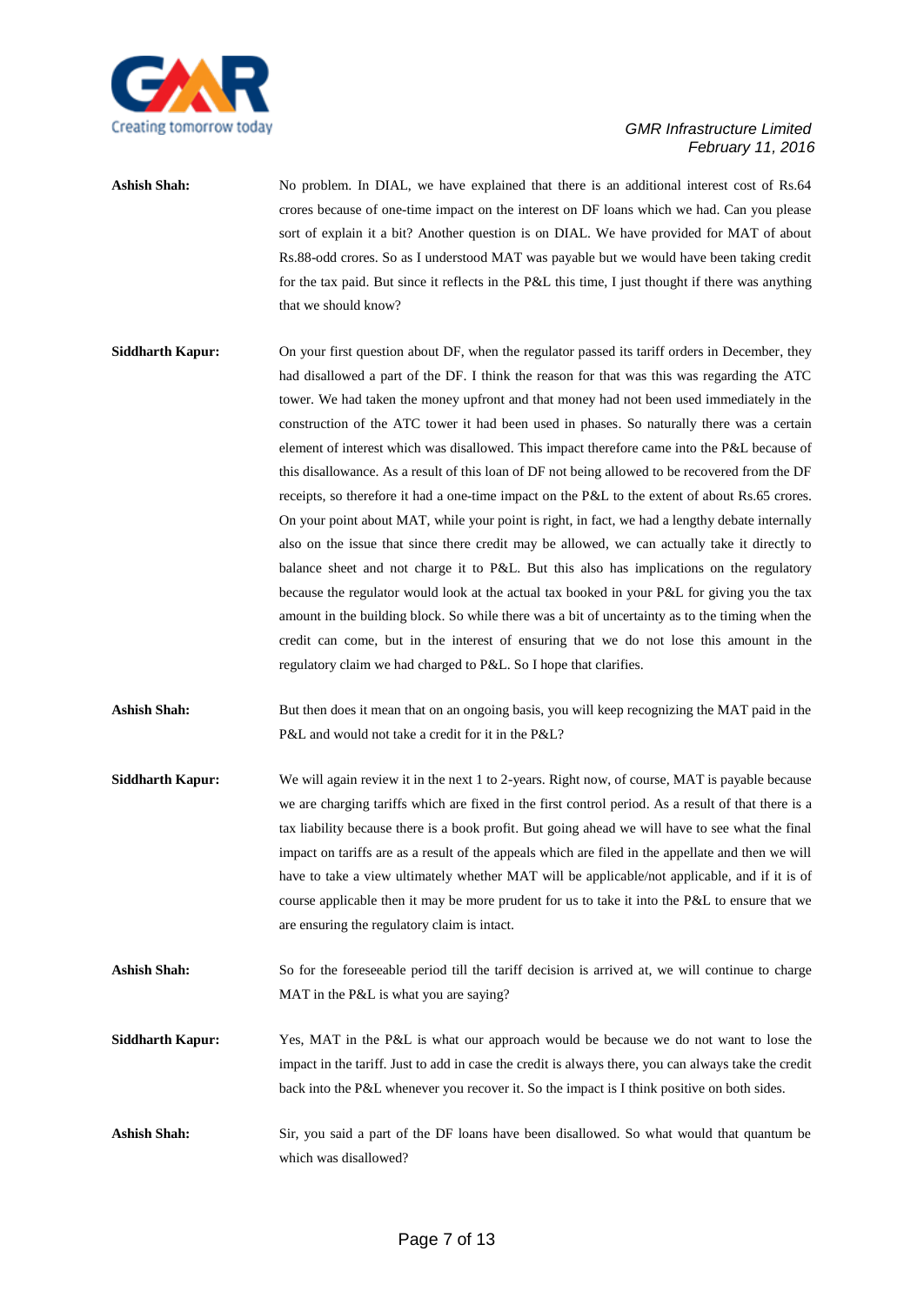

| Radhakrishnababu:    | The loan has not been disallowed. What happened is in March 2013, they have drawn entire<br>Rs.350 crores towards the ATC tower whereas we have spent that amount over a period of 3-<br>years. What the regulator has done is whatever the amount spent only they have considered as<br>a loan drawn and allowed the interest instead of Rs.350 crores. As on today till December $31st$<br>we have spent only Rs.320 crores, still Rs.30 crores we have to spend. So the amount<br>disallowed is only the interest portion on the amount which we have not utilized, otherwise<br>loan has been permitted, there is no dispute as far as the loan is concerned. |
|----------------------|-------------------------------------------------------------------------------------------------------------------------------------------------------------------------------------------------------------------------------------------------------------------------------------------------------------------------------------------------------------------------------------------------------------------------------------------------------------------------------------------------------------------------------------------------------------------------------------------------------------------------------------------------------------------|
| <b>Ashish Shah:</b>  | There is a timing in the utilization of that loan, for which the amount was not utilized, interest<br>is disallowed to be recovered by way of DF?                                                                                                                                                                                                                                                                                                                                                                                                                                                                                                                 |
| Radhakrishnababu:    | They have not allowed it to be recovered, that is why in the P&L account. As far as this MAT<br>is concerned we have discussed with auditors. The credit is always available under income tax.<br>So we can take it anytime whenever we want whenever we have a tax liability.                                                                                                                                                                                                                                                                                                                                                                                    |
| <b>Ashish Shah:</b>  | Also, the MAT rate which is implied from the numbers in DIAL comes out to be almost maybe<br>50%. So is that just the difference of book depreciation versus the depreciation we see here<br>because on Rs.165 crores PBT, we have MAT of about Rs.89 crores?                                                                                                                                                                                                                                                                                                                                                                                                     |
| Radhakrishnababu:    | No, the MAT provision has been made for a period of 9-months at a time. In September we did<br>not make any provision for the MAT, expecting that the tariff may be implemented. Since it<br>has been now clarified we continue the current tariff, that is why we have taken full provision<br>up to December.                                                                                                                                                                                                                                                                                                                                                   |
| <b>Moderator:</b>    | Thank you. The next question is from the line of Shankar K for Edelweiss. Please go ahead.                                                                                                                                                                                                                                                                                                                                                                                                                                                                                                                                                                        |
| <b>Shankar K:</b>    | My questions pertain to some of the power entities. Now, in the call you said that gas-based<br>plants have operated around 50% PLF. But if you look at the plant wise numbers, it is around<br>16% in Vemagiri and 18% in Rajahmundhry and similarly even in Chhattisgarh, it was<br>operative only for around 27%-odd. Can you please let us know where is that we are missing<br>this?                                                                                                                                                                                                                                                                         |
| <b>Parag Parikh:</b> | As far as gas is concerned on GREL as well as Vemagiri, you picked it up right, so the current<br>PLF for the last quarter has been in that range, the e-RLNG Scheme that has actually been<br>awarded to us is to the extent of 50%, so the bids have been in the range of 50%, whilst so far<br>we have operated in this range of 16% to 18%. The ERLNG scheme is starting from 1st<br>October to $31st$ March ending. So we would continue to operate in the fourth quarter.                                                                                                                                                                                   |
| <b>Shankar K:</b>    | That I agree but you said 50%, right?                                                                                                                                                                                                                                                                                                                                                                                                                                                                                                                                                                                                                             |
| Parag Parikh:        | 50% is the ERLNG Scheme for which we have been awarded. What we have operated is at<br>18%, same number that you mentioned.                                                                                                                                                                                                                                                                                                                                                                                                                                                                                                                                       |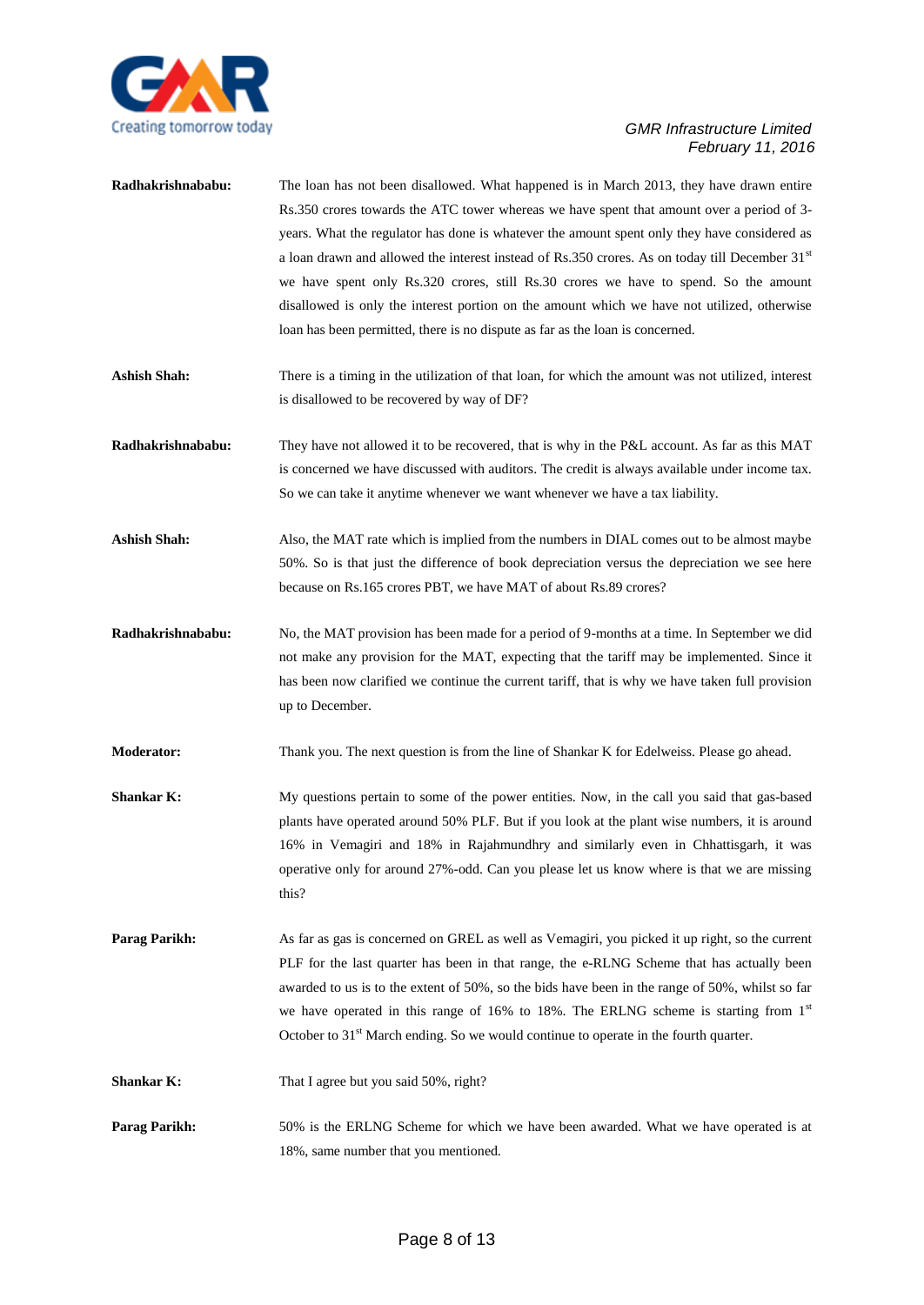

| <b>Shankar K:</b> | Yes, but you did not get the gas to the extent of operating at 50%, is that what you are trying to |
|-------------------|----------------------------------------------------------------------------------------------------|
|                   | sav?                                                                                               |

- **Parag Parikh:** That is correct. If I have to sort of give a small background to this, I think essentially whilst the bids have been awarded at 50% number this has been now operating on a rostering mechanism between the various plants and also since gas has been imported on the western coast for the issues of swapping along with the fertilizer companies this is yet being stabilized parallel. So to that extent as far as October to December quarter is concerned we have received gas in the range of about 18%.
- **Shankar K:** In terms of Chhattisgarh, I believe you gave us a revenue number of around Rs.51 crores, that means roughly Rs.2/unit. So, have you been selling this to the Chhattisgarh state under that MoU what you have been having or you sold it in the spot market?
- Parag Parikh: We have been selling so far in the spot market. The first unit has got just recently commissioned as we mentioned. The second unit is also likely to get commissioned in this quarter and that is where we will start getting up and running, but so far all this has been sold in the spot market only.
- **Shankar K:** When this Chhattisgarh MoU then becomes effective?
- **Parag Parikh:** Chhattisgarh MoU does become effective when both the entities get operational. Presently, of course, there is a conversation going on with the Chhattisgarh state about the offtake. I think we will have a little bit of clarity in the next quarter once we have the second unit also operational.
- **Shankar K:** Now, if you look at the extraordinary items that we have broadly seen in the quarterly numbers, in the earlier call also it was highlighted, you had some MAT and you had some interest cost payment. Apart from that, are there any other extraordinary items either in terms of expenditure or the income side in the quarter?
- **Madhu Terdal:** It is not reflected in other income or anything. It is a part of the normal revenue itself.
- **Shankar K:** Yes, I understand that which is what I wanted to know how much is that quantum? I am not saying because it is extraordinary nature it should be in either other income or…
- **Madhu Terdal:** Rs.260 crores.
- **Shankar K:** That is a kind of one-off pertaining to prior period and not pertaining to this quarter, is it?
- **Madhu Terdal:** In the coming quarters now it will be having an effect monthly.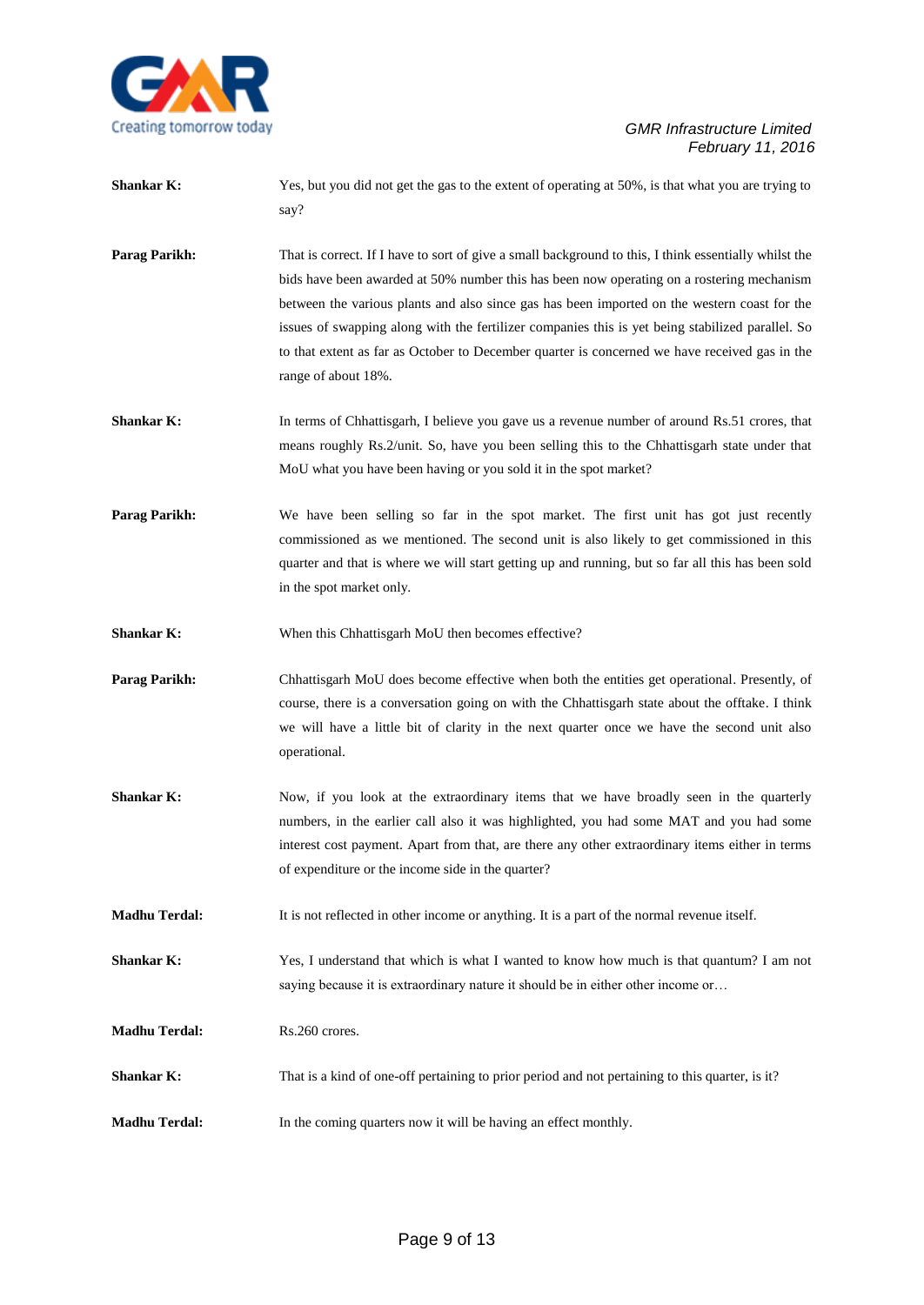

| <b>Parag Parikh:</b>    | So these are the arrears upon the favorable order, and as I mentioned moving forward also this                                                                                                                                                                                                                                                                                                                                                                                                                                                                                                                                                                                                                                                                                                  |
|-------------------------|-------------------------------------------------------------------------------------------------------------------------------------------------------------------------------------------------------------------------------------------------------------------------------------------------------------------------------------------------------------------------------------------------------------------------------------------------------------------------------------------------------------------------------------------------------------------------------------------------------------------------------------------------------------------------------------------------------------------------------------------------------------------------------------------------|
|                         | will get recognized which would roughly will be to the tune of Rs.30 crores per quarter.                                                                                                                                                                                                                                                                                                                                                                                                                                                                                                                                                                                                                                                                                                        |
| <b>Shankar K:</b>       | So Rs.200 crores out of this Rs.233 crores pertaining to prior period?                                                                                                                                                                                                                                                                                                                                                                                                                                                                                                                                                                                                                                                                                                                          |
| Parag Parikh:           | No, not exactly prior period, it is more as arrears                                                                                                                                                                                                                                                                                                                                                                                                                                                                                                                                                                                                                                                                                                                                             |
| <b>Shankar K:</b>       | You are saying prior to October 2015?                                                                                                                                                                                                                                                                                                                                                                                                                                                                                                                                                                                                                                                                                                                                                           |
| Parag Parikh:           | Shankar, we will come back to you.                                                                                                                                                                                                                                                                                                                                                                                                                                                                                                                                                                                                                                                                                                                                                              |
| <b>Siddharth Kapur:</b> | I may just add that in Hyderabad the UDF has recommenced and for roughly 2-months in this<br>quarter total UDF was about Rs.42 crores and actually going ahead it will have a full quarter<br>impact plus of course a number of tickets had already been issued in the past for travel beyond<br>the date of start of UDF. So the full impact of UDF will be felt only sometime in February-<br>March. So going ahead the UDF collection will be significantly higher than what is there in the<br>current quarter.                                                                                                                                                                                                                                                                             |
| <b>Shankar K:</b>       | Siddharth, any estimate on a quarterly basis how much it can go up to?                                                                                                                                                                                                                                                                                                                                                                                                                                                                                                                                                                                                                                                                                                                          |
| <b>Siddharth Kapur:</b> | Currently, in this quarter we have done about Rs.42 crores which is a little less than 2-months.<br>But if you annualize it for 3-months it will be about Rs.57-60 crores and it can go up slightly<br>by another Rs.5-10 crores to get the full impact of the UDF. So I would say between Rs.60-70<br>crores a quarter.                                                                                                                                                                                                                                                                                                                                                                                                                                                                        |
| Moderator:              | Thank you. The next question is from the line of Prem Khurana from Anand Rathi. Please go<br>ahead.                                                                                                                                                                                                                                                                                                                                                                                                                                                                                                                                                                                                                                                                                             |
| Prem Khurana:           | Just to clarify on this reduction in debt. So we received some Rs.2000-odd crores from Kuwait<br>Authority and then our business seems to have given us around Rs.240-250-odd crores of cash<br>profit in this quarter. But despite there our debt is down by only around Rs.1100-odd crores.<br>So where would we have utilized the remaining money out of Rs.2200 crores minus Rs.1100<br>crores, we should have been left with around Rs.1100-odd crores incremental?                                                                                                                                                                                                                                                                                                                        |
| <b>Madhu Terdal:</b>    | It is not as straightforward I do not think we can do a reconciliation of the number in a call, but<br>I can only say that we have utilized only Rs.800 crores out of the FCCB money, till have got<br>Rs.1200 crores. Some of the debt reduction you will not see because in some of the projects for<br>example in Chhattisgarh and all, we would have drawn additional debt, other short-term debts<br>would have been taken. But what is important is out of Rs.2,000 crores, at least 75% of that<br>money, around Rs.1,500 crores will be utilized either for servicing the debt or reduction of the<br>principal payment. So you will see the impact during the coming quarters. We are not paying<br>them suddenly reducing that. We have to manage our cash flows very systematically. |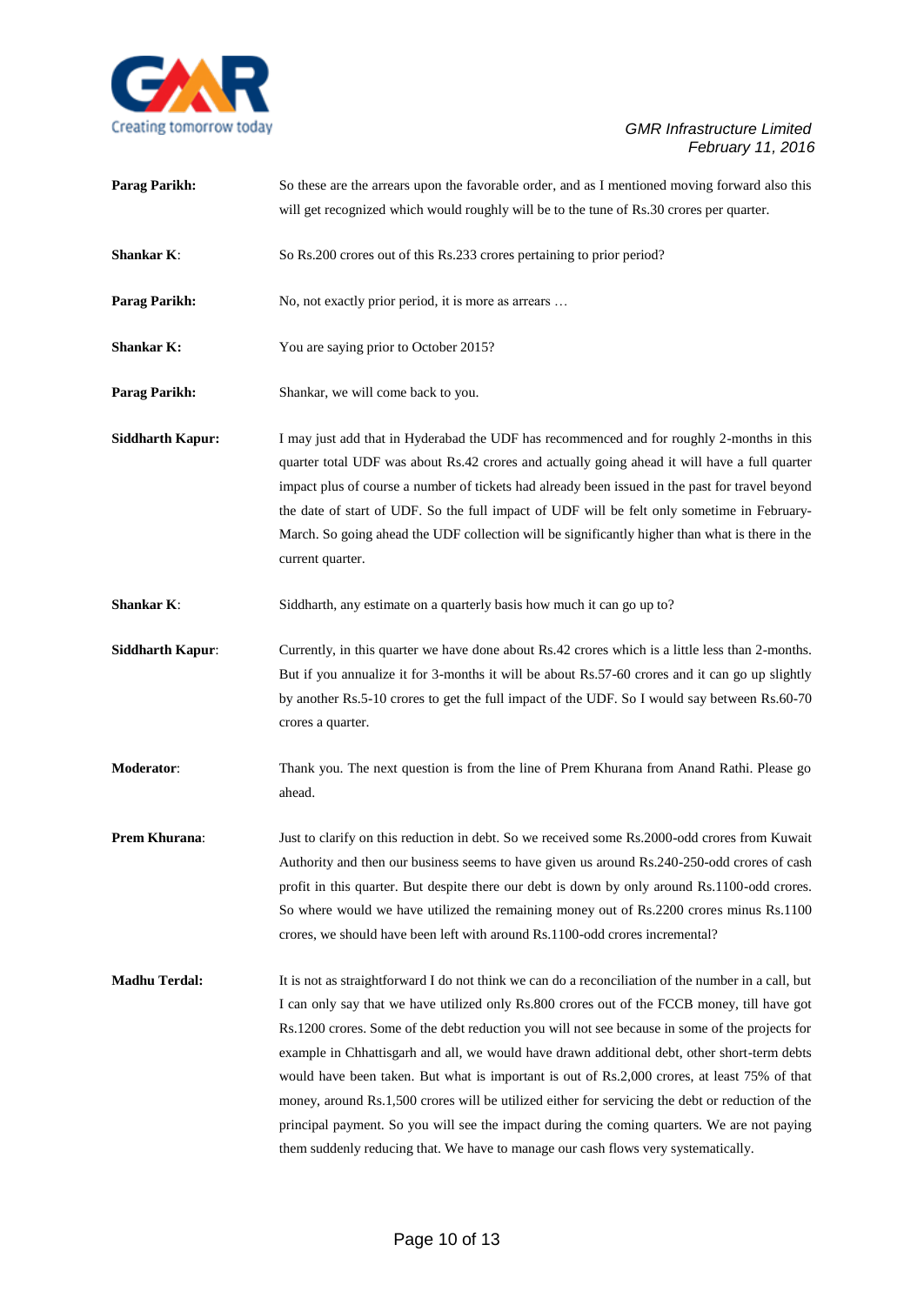

- **Prem Khurana:** Just to understand this a little more, which all assets are under construction as of now --Chhattisgarh unit - 2 would be under construction. So what kind of CAPEX is still pending for this asset? Apart from Chhattisgarh which all assets are we working on Chhattisgarh and Philippines?
- **Madhu Terdal:** Bajoli Holi will be making a very small progress but the CAPEX requirement will be very small. Chhattisgarh, I think we do not have any major CAPEX there. There would be some unpaid vendors but that will be paid over a period of time. But currently, we do not see any much of this thing. But still some of the debt remain is to be drawn in Chhattisgarh because some of the lenders have not completely disbursed the money.
- **Prem Khurana:** In Male Airport, now given the fact the termination date has been decided upon. What is the course of next action? In your fair assumption how long would it take us to kind of come to have a decision either in our favor or against? I hope we would get to have it in our favor.
- **Siddharth Kapur:** As Madhu has mentioned that preliminary hearing has been held and of course we are in the process of fixing dates and time table for actual hearing. We expect that it may take another 7- 9-months before a final decision. As you are also hoping, we are also hoping that it will be in our favor. The decision has already been decided in our favor. It is only a question of quantum. We are hoping that what we have made a claim for, we should be in a position to recover the amount which we have claimed are a very significant part of it.
- **Prem Khurana:** If it was to be decided in our favor, so would there be any kind of other authority wherein Male government would be able to approach and kind of challenge that order, if it was to come it will be the final outcome that will be there?
- **Siddharth Kapur:** This is the final outcome. This is not a court. It is an international arbitration and naturally the orders are final. So, after that I do not think there is any other appeal beyond this. Then it is binding on both parties.
- **Prem Khurana:** AERA subsequent to this December order came out with one more order in the first week of February only wherein they have kind of discontinued this ADF from first of May. So how would it impact our cash flow? I understand ADF would not be routed through P&L, it will only be a balance sheet item. But then what kind of money are we getting from this ADF on a monthly basis or a quarterly basis and how would it impact?
- **Siddharth Kapur**: This order is in line with their original order fixing the time of the collection of the ADF. The original order itself has said that it will continue till April end and they have fixed the total quantum. We are of course close to recovering that quantum and in any case regulator has also said that once it is discontinued in April end, there will be six months period to reconcile over or under collection and they will pass separate orders for the overall under collection. So in effect, this will have a neutral impact on Delhi Airport.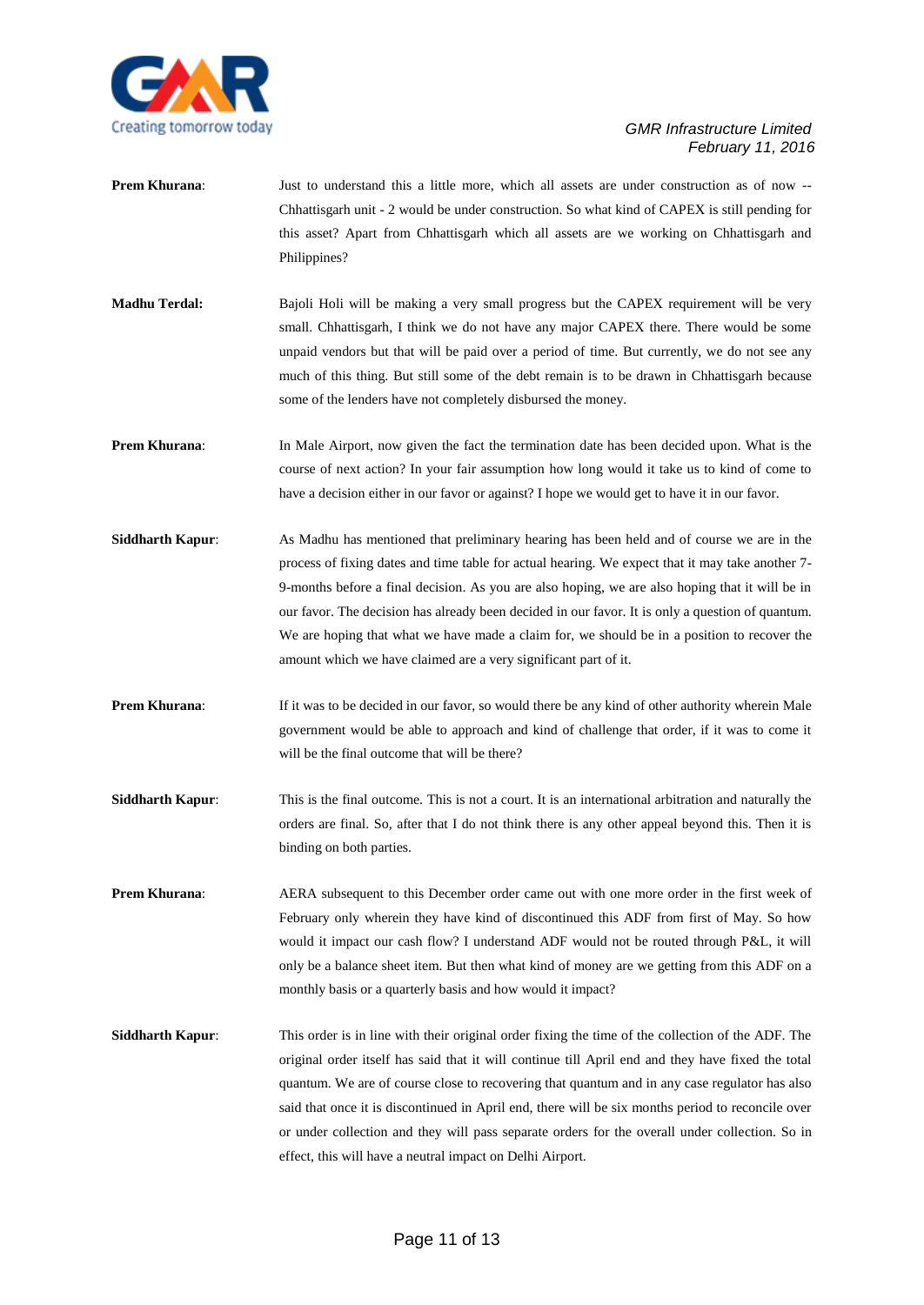

favor of Rs.3400 crores? **Siddharth Kapur**: This has been completely securitized. So the entire loan has been repaid out of the ADF collection. **Prem Khurana:** So is there a shortfall or a surplus as of if you ...? **Siddharth Kapur:** I think we will have to wait till April to assess. As per what we are doing run rate, I think we are fairly comfortable. We will have to take a view by end of April and then if there is over or under collection we will go back to the regulator which is already there in the order of the regulator in February and then they would pass necessary orders to adjust that amount either over or under collection. **Prem Khurana:** Sir, would you be able to share numbers of Philippines for the quarter in terms of revenue, EBITDA or PAT? It comes with a lag, right. So it will be therefore last quarter only. **Siddharth Kapur:** It is very much in line with Q3. So we can come back to you and share that separately. **Prem Khurana:** Would it be possible for you to share numbers for Chhattisgarh in terms of variable cost per unit and fixed cost per unit?

**Prem Khurana:** We have already securitized this ADF long back as in when the original order had come in our

**Parag Parikh:** Prem, you can come back to us and we will give you those numbers.

- **Moderator**: Thank you The next question is from the line of (Nitin Idnani from Axis Capital). Please go ahead.
- **Rajarshi**: Rajarshi here. I was going through your presentation. So, if I look at Airports vertical and I look at the consol EBITDA that is about Rs.647 crores whereas if I look at the numbers for Delhi and Hyderabad, the corresponding numbers are Rs.456 crores and around Rs.100 crores. So if I add these two, I get about Rs.550 crores, basically there is a gap of about Rs.100 crores. So just wanted to understand the reason for that?
- **Siddharth Kapur**: This is on account of consolidation for various joint ventures. We have a number of joint ventures under Delhi and Hyderabad. So what you are looking at is standalone plus of course there is a separate consolidation amount for all the various joint ventures depending on the stakes we have.
- **Rajashree:** But then that should be consistent with previous quarters as well, right, every quarter there should be this kind of a gap, that is what I am asking?
- **Siddharth Kapur:** Yes, every quarter there would be a gap. If you are looking at the quarterly numbers Q3 Vs Q3 for various joint ventures, gross revenue for Q3'16 or the total consolidated amount of joint